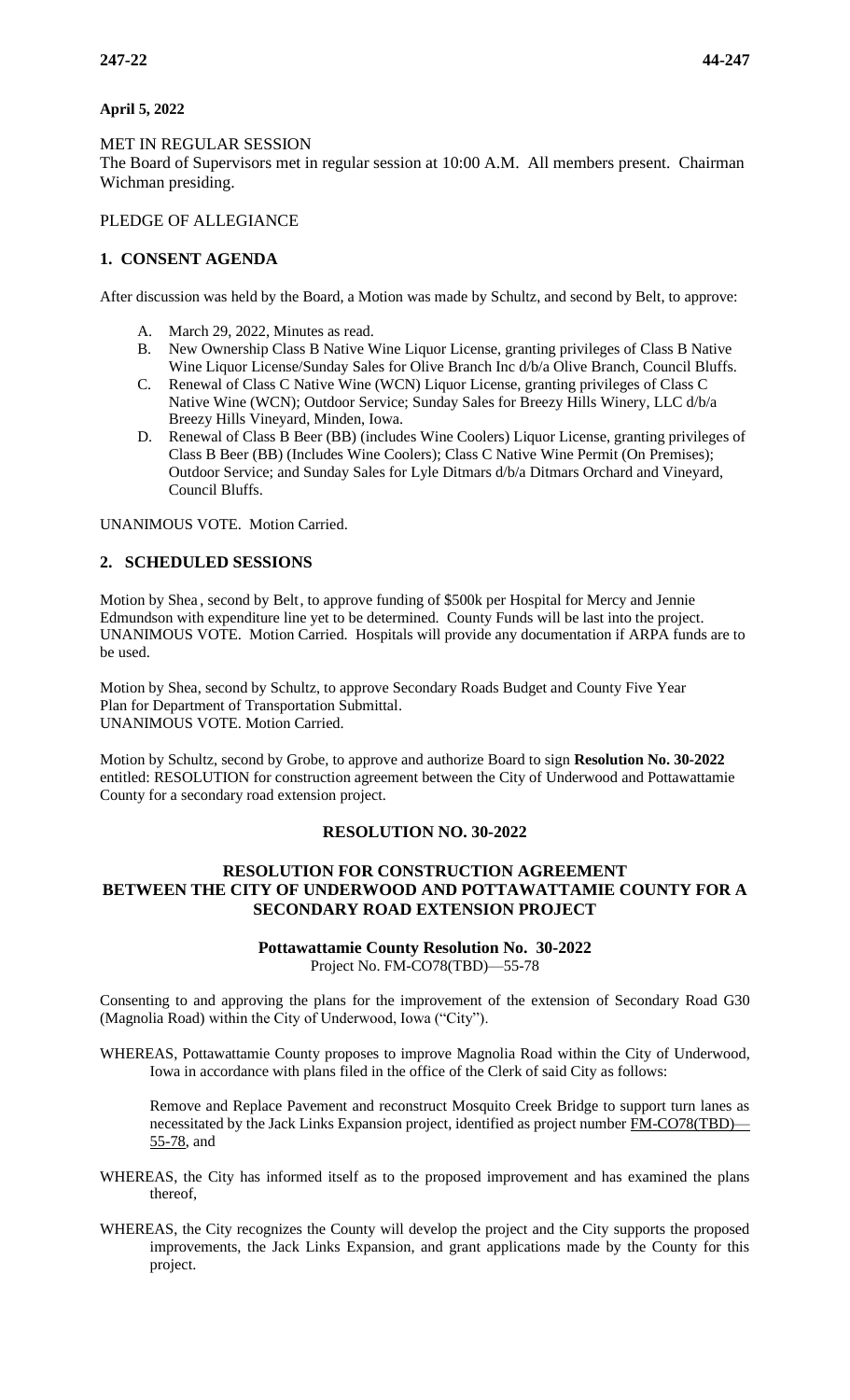WHEREAS, the City is aware that the purpose of the agreement is to apply for and secure RISE funding. Failure to receive RISE funding will terminate this agreement and future project development would require a separate agreement.

NOW, THEREFORE, BE IT RESOLVED by the said Council of the City of Underwood, as follows:

- 1. The City hereby approves the plans for the said project and consents to the improvement in accordance with the plans.
- 2. The City will take such legal steps and procedures to a conclusion such legal action and/or proceedings as are now or may hereafter be required.
	- a. To legally establish the grade lines of the street in accordance with and as shown by the project plans, and to cause any damage accruing there from to be determined and paid pursuant to Iowa Code Section 364.15.
	- b. To take such steps as may be necessary to secure the consent to the removal of any trees that may interfere with the construction of the project.
	- c. To remove existing and prevent future encroachments and obstructions upon streets or highways covered by the project.
	- d. To remove or cause to be removed without expense to the County all water hydrants, curb boxes, electroliers and cables, poles, parking meters, traffic signals, and any other facilities or obstructions which interfere with the construction of the project.

All above ground utilities shall be placed as close to the right of way line as practical.

- 3. Since this project may be partly financed with Federal-aid funds, the grant of which requires that the Iowa Department of Transportation (Iowa DOT) and the County comply with federal laws and regulations with respect thereto, the City agrees to take such action as may be necessary to comply with such federal laws and regulations. (Approval of the plans by the City satisfies the requirements of this paragraph.)
- 4. The City further agrees that within the limits of the proposed surfacing and for one foot outside thereof where the City or utility companies may be digging ditches prior to the proposed surfacing, the City will require that all backfilling and compaction of ditches shall be made in accordance with the Iowa DOT's current Standard Specifications. The work will be subject to the approval of the County.
- 5. The City will, by ordinance, prohibit or restrict diagonal parking throughout the project.
- 6. Upon completion of the project, the City agrees that:
	- a. Any changes in the physical features of the project will be authorized only after approval has been secured from the County.
	- b. The City will furnish and erect all traffic signage and signaling in accordance with the current Manual on Uniform Traffic Control Devices.
	- c. All traffic signage and signaling shall be approved by the County before placement.

## **Passed this 5th day of April, 2022.**

## **ROLL CALL VOTE**

|                       | AYE | <b>NAY</b> | <b>ABSTAIN</b> | <b>ABSENT</b> |
|-----------------------|-----|------------|----------------|---------------|
| Tim Wichman, Chairman | Ο   | Ο          | O              |               |
| Scott Belt            |     | Ω          | Ω              |               |
| Lynn Grobe            |     | ∩          | ∩              |               |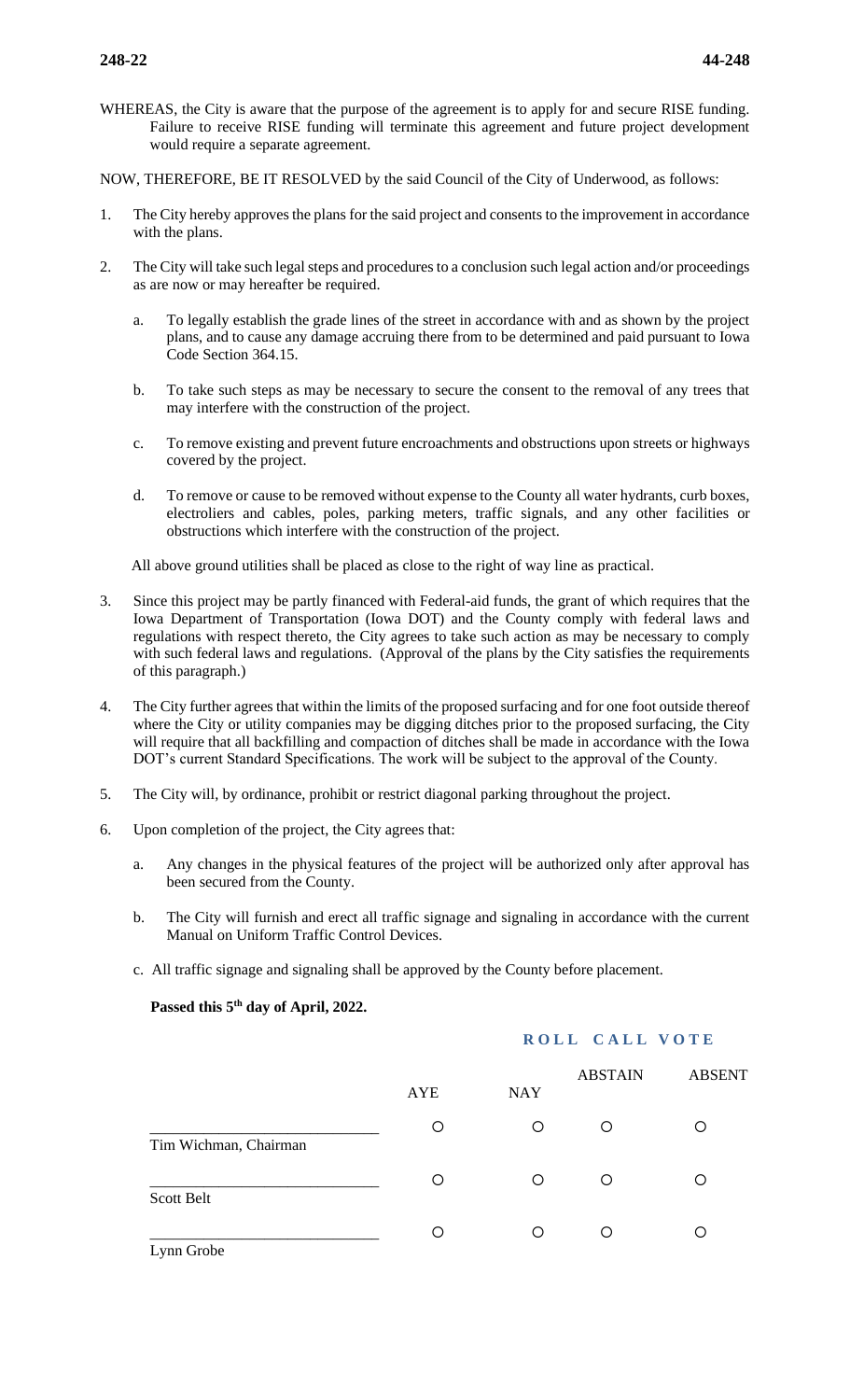|                                              | $\circ$    | $\circ$        | O              | O             |
|----------------------------------------------|------------|----------------|----------------|---------------|
| Justin Schultz                               |            |                |                |               |
|                                              | $\circ$    | $\circ$        | $\circ$        | $\circ$       |
| <b>Brian Shea</b>                            |            |                |                |               |
|                                              |            |                |                |               |
| Melvyn Houser, County Auditor                |            |                |                |               |
| Dated this _____ day of ___________, 20____. |            |                |                |               |
|                                              |            | ROLL CALL VOTE |                |               |
|                                              | <b>AYE</b> | <b>NAY</b>     | <b>ABSTAIN</b> | <b>ABSENT</b> |
| Robert Dose                                  | $\circ$    | $\circ$        | $\circ$        | $\circ$       |
| Jim Pingel                                   | $\bigcirc$ | $\circ$        | $\circ$        | $\circ$       |
| Josh Madsen                                  | $\circ$    | $\circ$        | $\circ$        | $\circ$       |
|                                              | $\circ$    | $\circ$        | $\circ$        | $\circ$       |
| Royce Forbush                                |            |                |                |               |
| <b>JW</b> Tiarks                             | $\circ$    | $\circ$        | $\circ$        | $\circ$       |
|                                              |            |                |                |               |
|                                              |            |                |                |               |

Dennis Bardsley, Mayor

ATTEST: \_\_\_\_\_\_\_\_\_\_\_\_\_\_\_\_\_\_\_\_\_\_\_\_\_\_\_\_\_\_\_\_

 Cindy Sorlien, City Administrator/Clerk Roll Call Vote: AYES: Wichman, Belt, Grobe, Shea, Schultz. Motion Carried.

#### **3. OTHER**

After discussion was held by the Board, motion by Shea, second by Schultz, to allow funding to hire a consultant for a Capital Campaign for construction on new public health facility for \$50k. UNANIMOUS VOTE. Motion Carried.

Motion by Shea, second by Schultz, to approve and authorize Board to sign 2022-2023 Union Contract between Pottawattamie County, Pottawattamie County Sheriff's Office and General Drivers and Helpers Union Local No. 554 Affiliate of the International Brotherhood of Teamsters (Pottawattamie County Detention Officers). UNANIMOUS VOTE. Motion Carried.

Motion by Belt, second by Shea, to approve and authorize Chairman to sign the 28E agreement between SWIA MHDS Region and Pottawattamie County. UNANIMOUS VOTE. Motion Carried.

Motion by Schultz, second by Shea, to approve and authorize Chairman to sign the lease agreement between Pottawattamie County and Southwest Iowa Mental Health and Disabilities Services Region for a term of five years beginning July 1, 2022. UNANIMOUS VOTE. Motion Carried.

Leanne Gifford/Attorney appeared before the Board to discuss the Natural Conservation and Wildlife Areas Property Tax Exemptions pursuant to Iowa Code §427.1(22). Discussion only. No action taken.

Chairman Wichman stepped down as Chair. Chairman Pro-Tem Shea presumed the Chair. After discussion was held by the Board, motion by Schultz, second by Wichman, to disallow the requested increase on an Auditor's employee salary. Roll Call Vote: AYES: Wichman, Belt, Grobe, Shea, Schultz. Motion Carried.